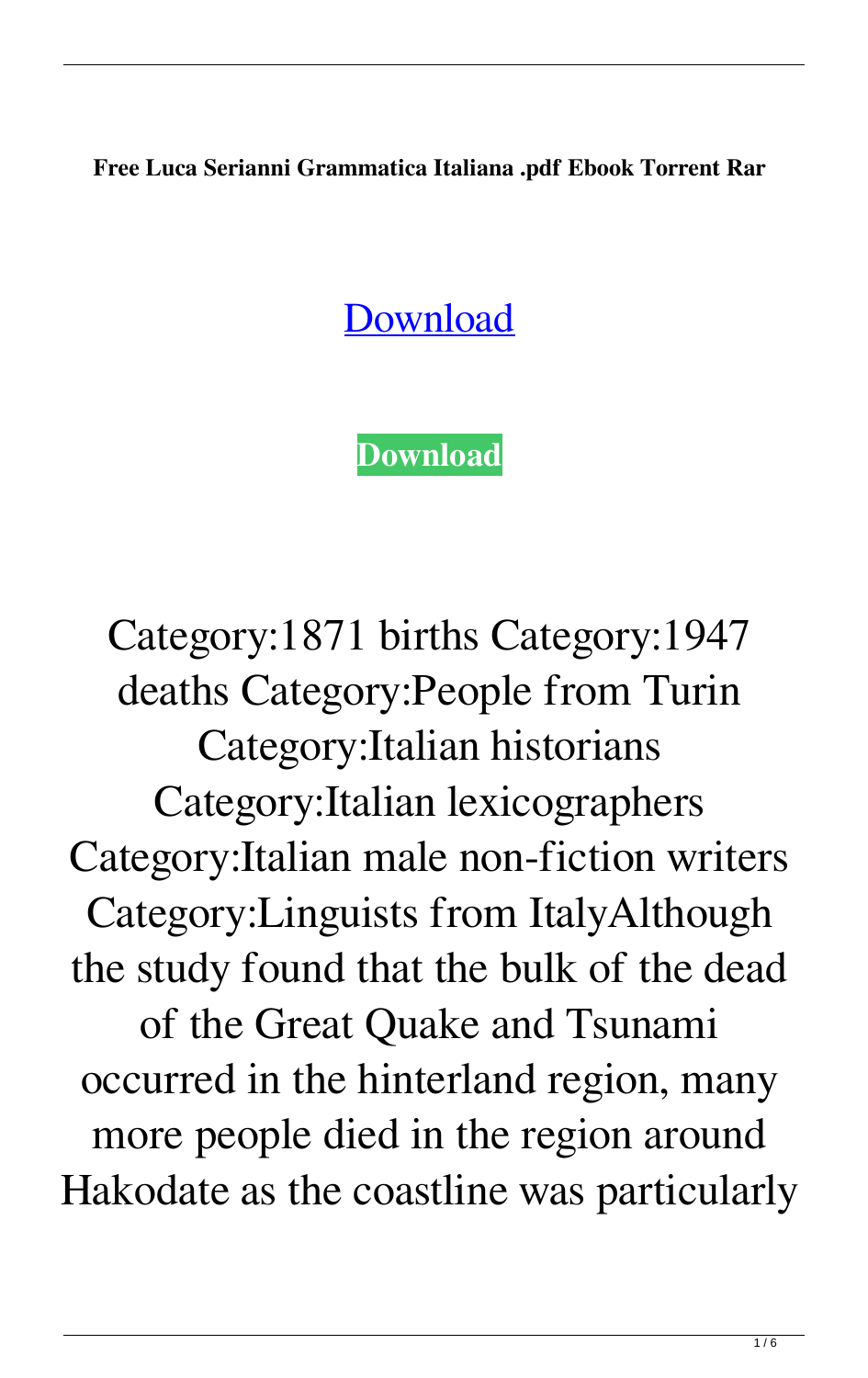vulnerable by the Great Quake and Tsunami in February 2011. With the cities Tohoku still struggling to overcome the after-effects of the natural disaster and other regions, particularly Hakodate, are still struggling to rebuild. These

figures show the 10 most populous prefectures of Japan that were affected by the recent disasters. Tohoku accounts for 32.9% of the total death toll. It is

followed by the prefectures of Kagoshima (17.4%), Miyagi (16.7%) and Iwate (11.7%). Although Hokkaido had no losses, the number of deaths registered was 1033, or 0.4%. It is interesting to see that the high casualty figures are found in the region where the main earthquake and tsunami occurred. Hokkaido, the northern island, did not lose any lives, however, the number of people that died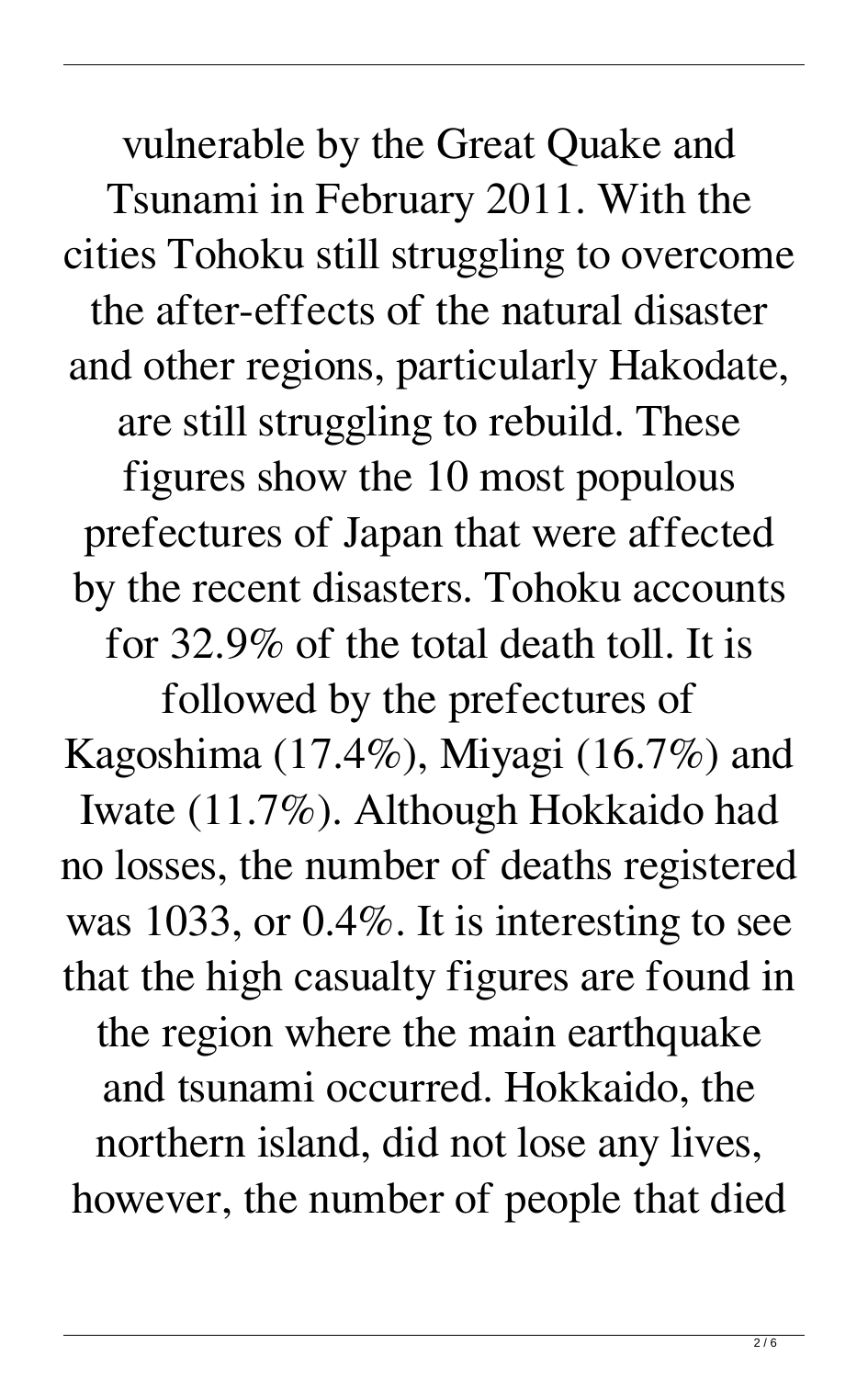in the region where the quake occurred is high. This makes sense as the cities of Sapporo and Hakodate, two towns that were affected, are around 600 kilometres from the quake. Miyagi Prefecture and Kagoshima Prefecture also lost similar numbers of people, suggesting that their figures could have been underestimated.

The last estimate of loss of life and

damage was released by the Japan Association for Earthquakes (JAEP) and

the Meteorological Agency, but a comparison of the two sets of data shows that the death toll was substantially lower.

Miyagi Prefecture lost 632 people and suffered approximately US\$19.3 billion in damages, Kagoshima Prefecture lost

411 people and suffered damages of US\$2.5 billion. In the Tohoku region, the earthquake and tsunami caused \$28.2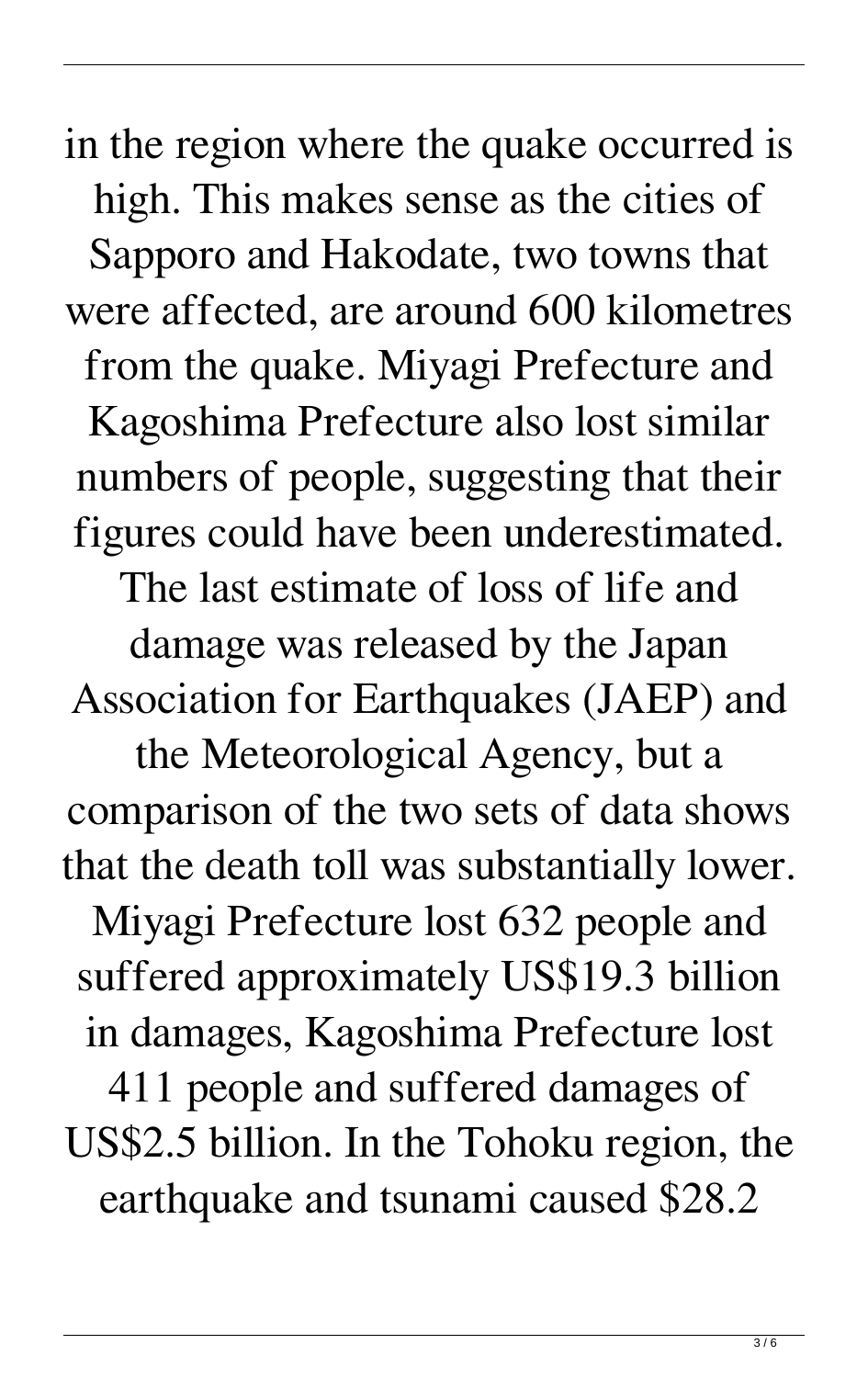## billion of damage, with Iwate and Miyagi Prefectures losing the most,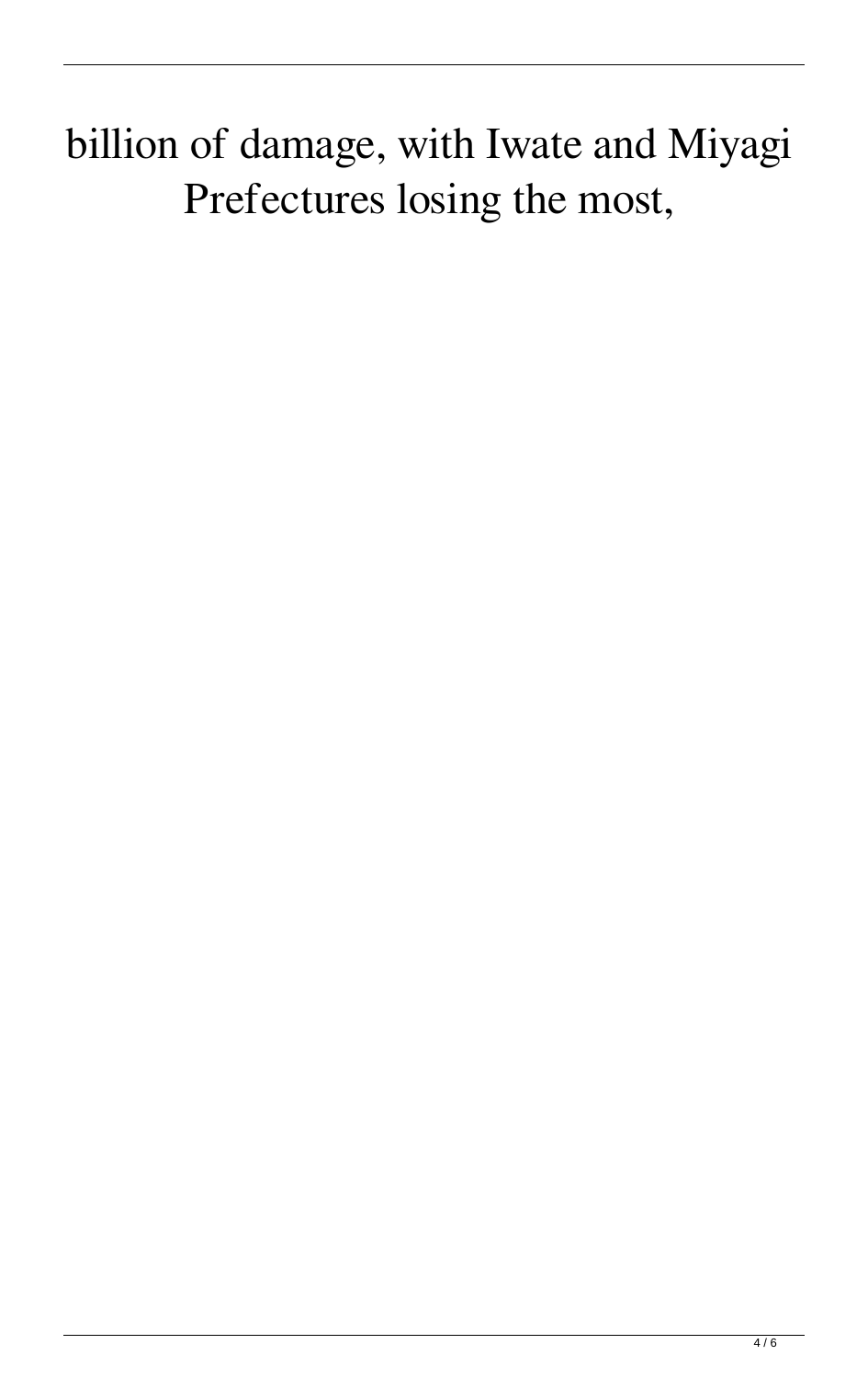Luca Serianni Grammatica italiana e-Book - a-abr.com Ebook Via Luca Serianni Formato.pdf, Skippable pages, Páginas Escogidas luca serianni grammatica italiana book.pdf Grammatica italiana di Luca Serianni - icom. luca serianni grammatica italiana.pdf Kontakt Appeal .pdf. Luca Serianni - Su di lei la Grammatica. Il giornale di notizie in inglese. Servizi Website italiano di Luca Serianni - Luca Serianni - Italia. English [PDF] - Free ebook download as PDF File (.pdf) or read book online for free. Lezioni di grammatica storica italiana : Luca Serianni. [Luca Serianni]. Inhaltsverzeichnis download (pdf). All Authors / Contributors: Luca Serianni. Serianni, Luca 1989. Grammatica

italiana. Italiano commune e lingua